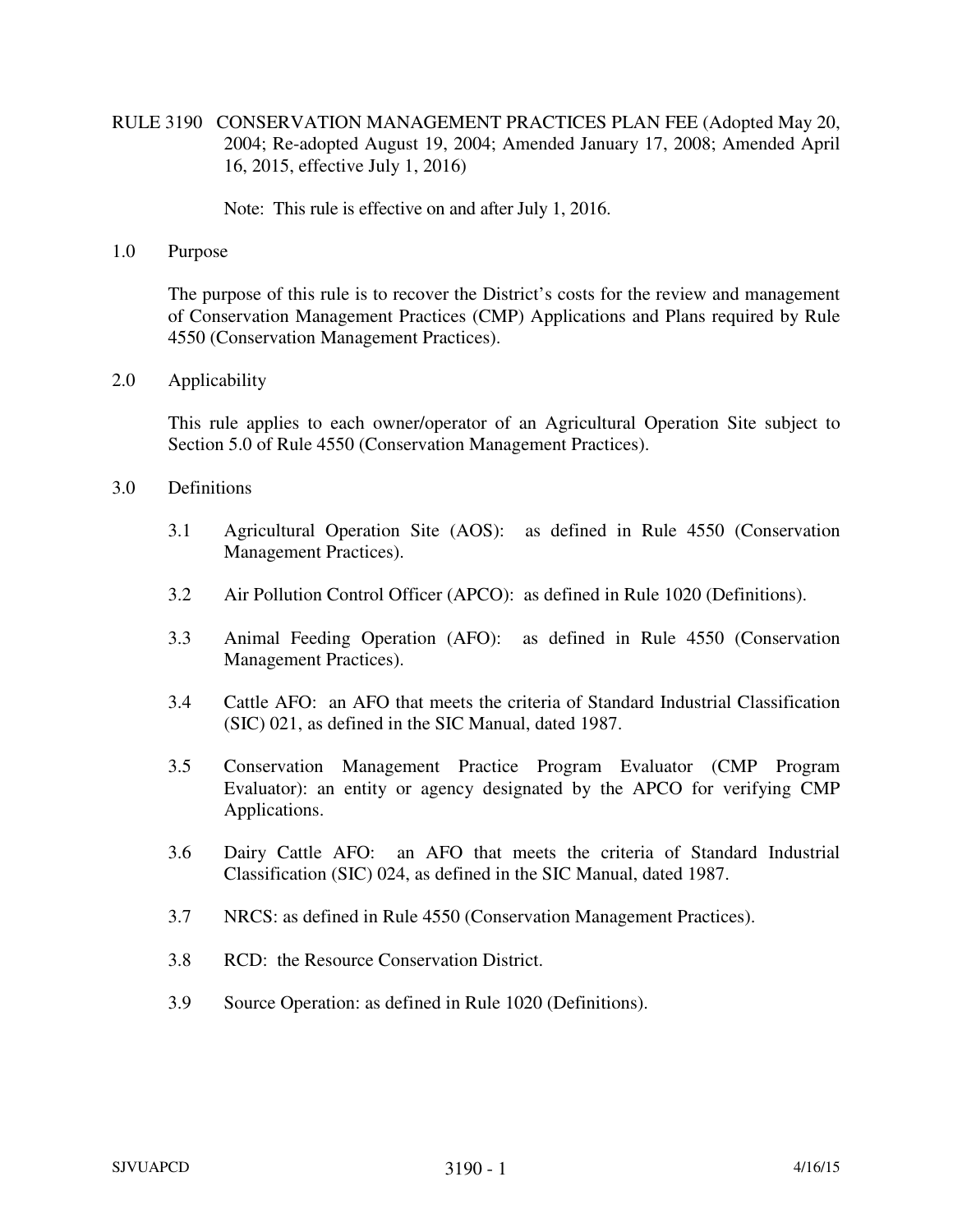# 4.0 Exemptions

The provisions of this rule do not apply to any AOS subject to the District's Permit To Operate requirements.

- 5.0 CMP Application Fees
	- 5.1 Agricultural Operation Sites containing Animal Feeding Operations subject to Rule 4550

 The owner/operator of an AFO shall pay the applicable fee in Schedule 1, based on the number of animals, for each Initial CMP Application that is required by Rule 4550.

| Type and Size (number of animals)       | <b>Initial CMP</b>     |
|-----------------------------------------|------------------------|
|                                         | <b>Application Fee</b> |
| A: Dairy Cattle AFO                     |                        |
| 799 or less                             | \$82                   |
| 800 to 1,999                            | \$162                  |
| 2,000 or Greater                        | \$323                  |
|                                         |                        |
| B: Cattle AFO, other than a Dairy       |                        |
| 999 or less                             | \$82                   |
| 1,000 to 4,999                          | \$162                  |
| 5,000 or Greater                        | \$323                  |
|                                         |                        |
| C: Turkey AFO                           |                        |
| 109,999 or less                         | \$82                   |
| 110,000 to 219,999                      | \$162                  |
| 220,000 or Greater                      | \$323                  |
|                                         |                        |
| D: Laying Hen AFO                       |                        |
| 164,999 or less                         | \$82                   |
| 165,000 to 349,999                      | \$162                  |
| 350,000 or Greater                      | \$323                  |
|                                         |                        |
| E: Chicken AFO, other than a Laying Hen |                        |
| AFO                                     |                        |
| 249,999 or less                         | \$82                   |
| 250,000 to 349,999                      | \$162                  |
| 350,000 or Greater                      | \$323                  |

SCHEDULE 1: INITIAL AFO CMP APPLICATION FEE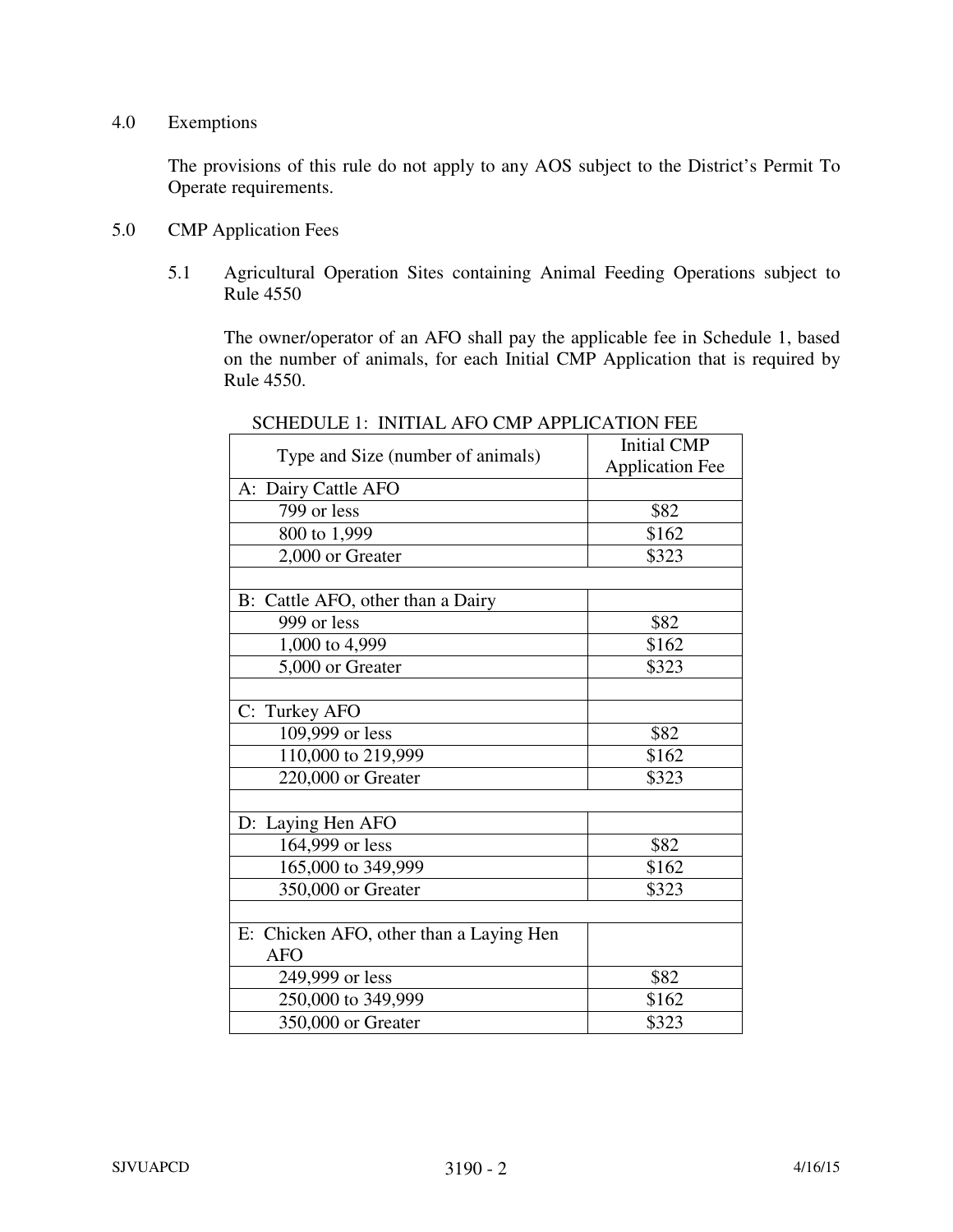- 5.1.1 The Initial CMP application fee for an AOS, with two or more AFOs covered by a single CMP application, shall be the highest fee in Schedule 1 which, would apply to each individual AFO Initial CMP application.
- 5.1.2 A separate or additional fee is not required for reviewing the portion of the CMP Application addressing the growing and harvesting of crops at an AOS that contains an AFO subject to Schedule 1.
- 5.2 Agricultural Operation Site not containing Animal Feeding Operations subject to Rule 4550

The owner/operator of an AOS that does not include an AFO shall pay the applicable fee in Schedule 2.

| Size (in acres)          | <b>Initial CMP</b><br><b>Application Fee</b> |
|--------------------------|----------------------------------------------|
| 500 acres or less        | \$155                                        |
| 501 acres to 1,999 acres | \$448                                        |
| 2,000 acres or greater   | \$703                                        |

SCHEDULE 2: INITIAL NON-AFO CMP APPLICATION FEE

5.3 Multiple Agricultural Operation Sites not containing Animal Feeding Operations subject to Rule 4550

An owner/operator of multiple AOSs shall pay the applicable fee as shown in Schedule 2. This fee is based on the total size in acres of all the AOSs for which, an Initial CMP Application is required by Rule 4550. The CMP applications for all AOSs shall be submitted to the APCO at the same time.

5.4 CMP Plan Renewal Fee

The owner/operator shall pay a renewal fee of \$129 every two years for each CMP Plan that is required by Rule 4550.

5.5 CMP Modification Fee

No additional fees are required to request a modification of a previously approved CMP Plan.